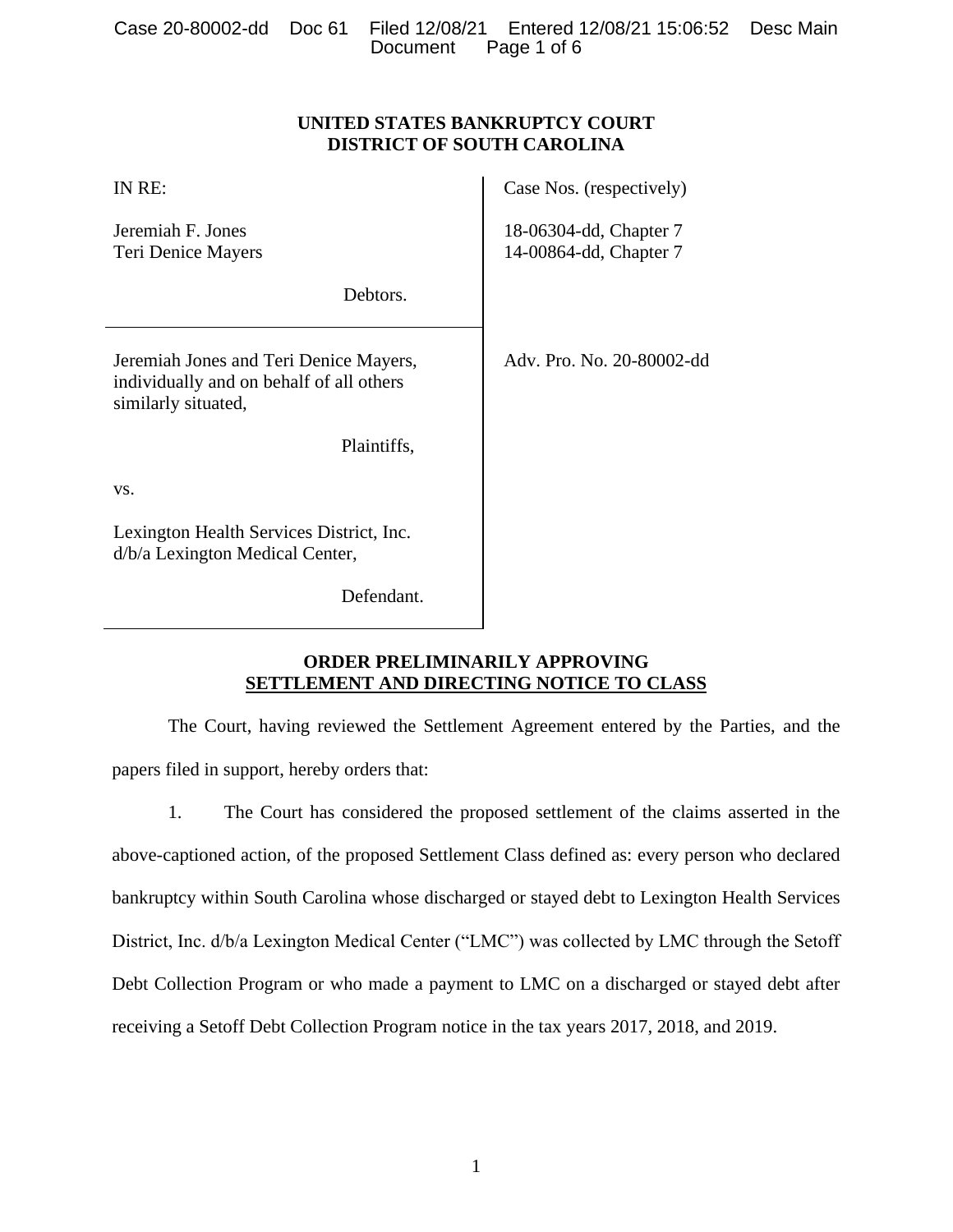### Case 20-80002-dd Doc 61 Filed 12/08/21 Entered 12/08/21 15:06:52 Desc Main Document Page 2 of 6

2. The Settlement Agreement filed by the Parties appears, upon preliminary review, to be fair, reasonable, and adequate to the Settlement Class. Accordingly, the proposed settlement therein is preliminary approved, pending a Final Approval Hearing, as provided for herein.

3. The prerequisites to a class action under Fed. R. Civ. P. 23(a) have been preliminarily satisfied, for settlement purposes only, in that:

- a. The Settlement Class consists of over 170 members;
- b. The claims of the Named Plaintiffs are typical of those of the other members of the Settlement Class;
- c. There are questions of fact and law that are common to all members of the Settlement Class; and
- d. The Named Plaintiffs will fairly and adequately protect the interests of the Settlement Class and have retained Class Counsel experienced in consumer class action litigation who have, and will continue to, adequately represent the Settlement Class.

4. For settlement purposes only, the Court finds that this action is preliminarily maintainable as a class action under Fed. R. Civ. P. 23(b)(3) because (1) a class action is a fair and efficient adjudication of this controversy; and (2) questions of fact and law common to the members of the Settlement Class predominate over any questions affecting only individual members.

5. If the Settlement Agreement is not finally approved, is not upheld on appeal, or is otherwise terminated for any reason before the Effective Date, the Settlement Class shall be decertified, the Settlement Agreement and all negotiations, proceedings, and documents prepared, and statements made in connection therewith, shall be without prejudice to any Party and shall not

2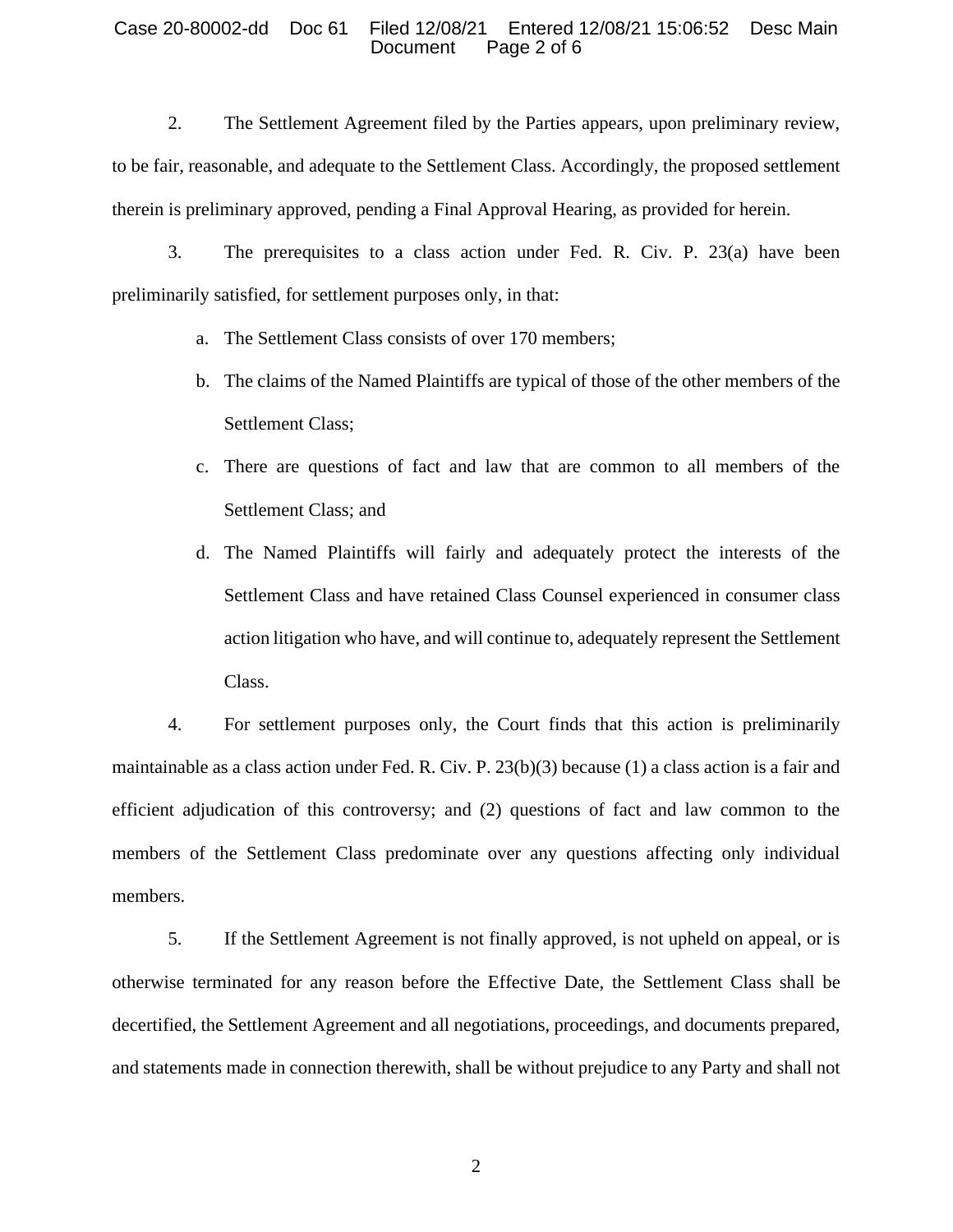## Case 20-80002-dd Doc 61 Filed 12/08/21 Entered 12/08/21 15:06:52 Desc Main Document Page 3 of 6

be deemed or construed to be an admission or confession by any Party of any fact, matter, or proposition of law; and all Parties shall stand in the same procedural position as if the Settlement Agreement had not been negotiated, made, or filed with the Court. In that event, this Order shall not have any precedential effect with respect to a litigated class certification motion.

6. The Court appoints Jeremiah Jones and Teri Denice Mayers as Class Representatives. The Court also appoints E. Michelle Drake and Joseph Hashmall of Berger Montague PC and David Maxfield of David Maxfield, Attorney, LLC as counsel for the Class ("Class Counsel"). The Court also approves American Legal Claims Services, LLC as the Settlement Administrator.

7. The Court will hold a Final Approval Hearing pursuant to Fed. R. Civ. P. 23(e) on April 5, 2022, at 10:00 a.m. via public Zoom conference, with information to join to be posted on the docket and Settlement Website, for the following purposes:

- a. To determine whether the proposed settlement is fair, reasonable, and adequate and should be granted final approval by the Court;
- b. To determine whether a final judgment should be entered dismissing the claims of the Settlement Class with prejudice, as required by the Settlement Agreement;
- c. To consider the application of Class Counsel for an award of attorneys' fees, costs, and for service awards to the Class Representatives; and

d. To rule upon other such matters as the Court may deem appropriate.

8. Defendant is to provide the Class List, and the Settlement Administrator is to implement the Notice Plan, in accordance with the Settlement Agreement's terms and timelines. Pursuant to the Settlement Agreement, the Administrator will provide a declaration to be filed with the Court attesting to the implementation of the Notice Plan prior to the Final Approval Hearing.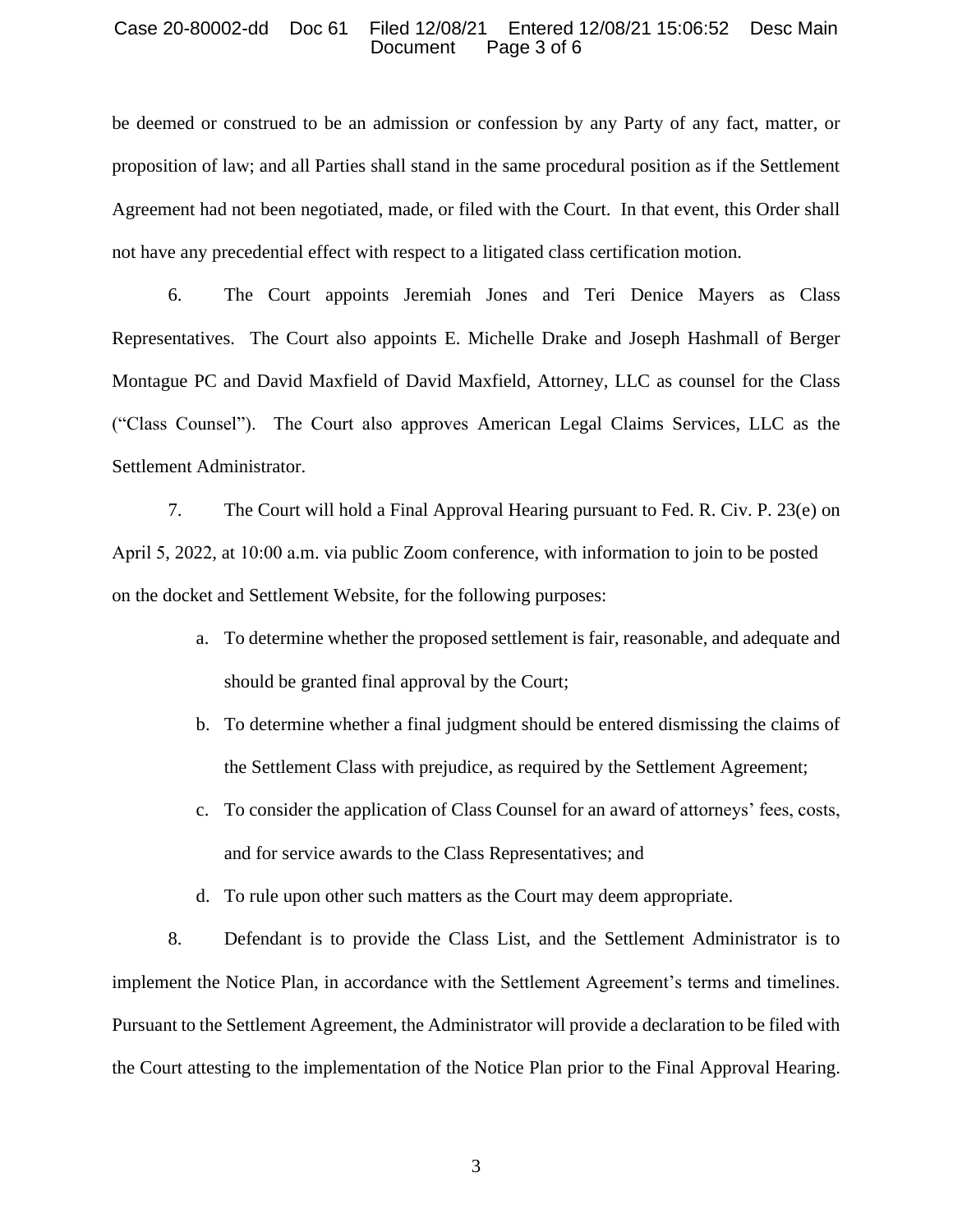## Case 20-80002-dd Doc 61 Filed 12/08/21 Entered 12/08/21 15:06:52 Desc Main Document Page 4 of 6

To the extent the parties or Settlement Administrator determine that ministerial changes to the Notice Plan are necessary before disseminating notice to the Settlement Class Members, they may make such changed without further application to the Court.

9. The Court finds the Notice Plan to fully satisfy the requirements of Fed. R. Civ. P. 23 and due process, constitutes the best notice practicable under the circumstances and shall constitute due and sufficient notice to all persons entitled thereto.

10. If a Settlement Class Member chooses to opt-out of the Class, such Class Member is required to submit a written request for exclusion to the Settlement Administrator by mail, postmarked on or before the date specified in the Class Notice, which shall be no later than fortyfive (45) days following the initial mailing of the Class Notice. The request must state "I do not want to be part of the Settlement Class in *Jones v. LMC*," or words to that effect, and must be signed, and include the individual's name and address. A Settlement Class Member who timely submits an opt-out using the procedure identified above shall be excluded from the Settlement Class for any and all purposes. No later than fourteen (14) days prior to the Final Approval Hearing, the Settlement Administrator shall prepare a declaration listing all of the valid opt-outs received and shall provide the declaration and list to Class Counsel, who will then report the names appearing on this list to the Court before the Final Approval Hearing.

11. A Settlement Class Member who does not timely submit a request for exclusion shall be bound by all subsequent proceedings, orders, and judgments in this action.

12. Any Settlement Class Member who wishes for any objection to be considered, must file a written notice of objection to be postmarked within forty-five (45) days after the date of initial mailing of the Class Notice. The objection must state the case name and number; the basis for and an explanation of the objection; the name, address, telephone number, and email address

4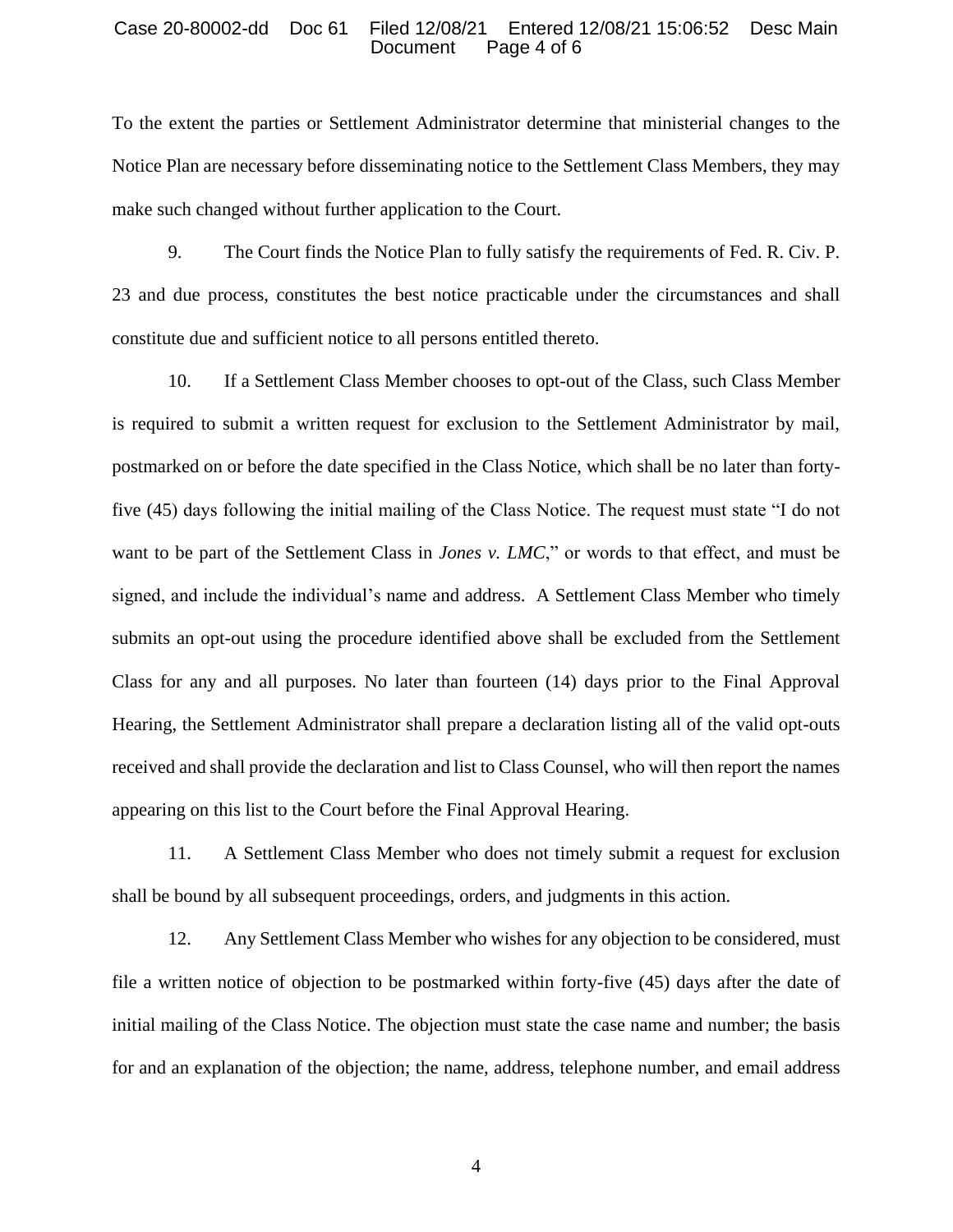#### Case 20-80002-dd Doc 61 Filed 12/08/21 Entered 12/08/21 15:06:52 Desc Main Document Page 5 of 6

of the Settlement Class Member making the objection; and a statement of whether the Settlement Class Member intends to appear at the fairness hearing, either with or without counsel. In addition, any objection must be personally signed by the Settlement Class Member and/or, if represented by counsel, then by counsel.

13. Any Settlement Class Member who fails to timely file and serve a written objection pursuant to the terms of this Order and the Settlement Agreement shall not be permitted to object to the approval of the settlement or the Settlement Agreement and shall be foreclosed from seeking any review of the settlement or the terms of the Settlement Agreement by appeal or other means.

14. All briefs, memoranda, petitions and affidavits to be filed in support for an individual award to each of the Class Representatives and for an award of attorney's fees and costs shall be filed not later than fourteen (14) days before the Opt-Out & Objections Deadline.

15. All briefs, memoranda, petitions and affidavits to be filed in support of final approval of the settlement shall be filed not later than fourteen (14) days before the Final Approval Hearing.

16. Neither this Order, nor the Settlement Agreement, shall be construed or used as an admission or concession by or against the Defendant or any of the Released Parties of any fault, omission, liability, or wrongdoing, or the validity of any of the Released Claims. This Order is not a finding of the validity or invalidity of any claims in this lawsuit or a determination of any wrongdoing by the Defendant or any of the Released Parties. The preliminary approval of the Settlement Agreement does not constitute any opinion, position, or determination of this Court, one way or the other, as to the merits of the claims and defenses of Plaintiffs, the Settlement Class Members, or the Defendant.

5